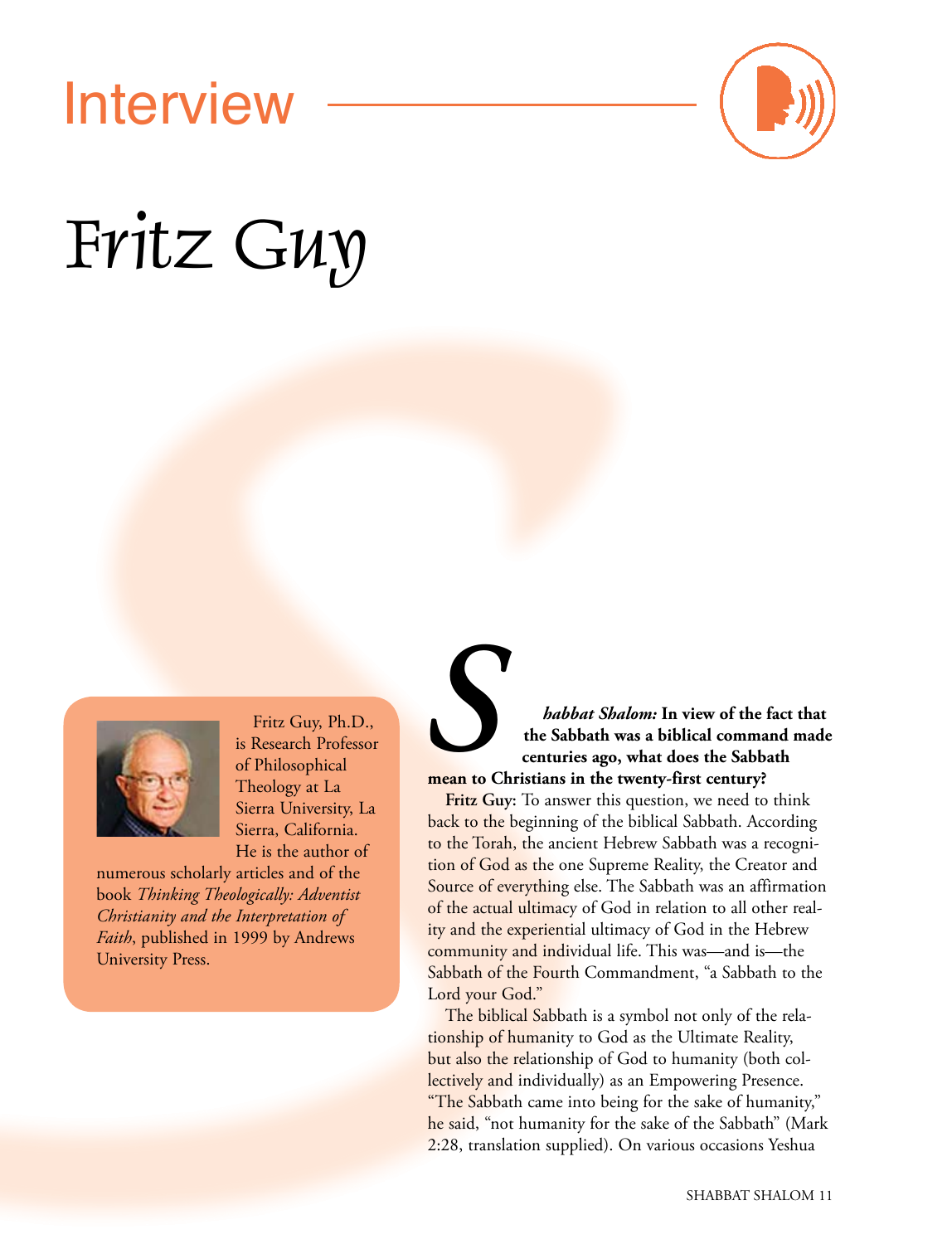called attention to the existential, experiential value of the Sabbath as a day of healing and liberation. He insisted that what had been accepted as an obligation could in fact be experienced as a gift.

Here in the modern (and postmodern) world of the twenty-first century, we need, more than ever, both the initial and the later meanings of the Sabbath.

#### *Shabbat Shalom:* **What do you mean by that?**

**Guy:** Well, here in the socalled "developed world" we live in the midst of almost total preoccupation with what somebody has called "the three A's"—attractiveness, accomplishment, and affluence. These concerns have become, in effect, our modern idolatries, and they are as insidiously damaging as any idol or foreign god that ever seduced the ancient Israelites. But the Sabbath comes to us every week as a reminder and experience of the ultimacy of God. The Sabbath means that what is most real is what we value most intensively and most comprehensively.

In this way, the Sabbath is a protest against every sort of political, economic, and spiritual tyranny. Indeed, it is a far more radical protest than Karl Marx ever imagined in his campaign against the exploitation of the laboring classes. It is not only a protest against the tyranny of labor that creates wealth for others; it is also a protection against the internal tyranny of labor that creates wealth for ourselves. It is a protection even against the tyranny of labor that serves our desires for various kinds of social or professional status. And these desires and idolatries of ours are effectively facilitated by the commercial mass media, whose reason for existence is to increase our desire to be (or at least seem to be) attractive, accomplished, and affluent.

So in the twenty-first century, the gift and experience of the Sabbath is more valuable than ever. It helps us keep our priorities straight in spite of the busyness of our lives and the aggressive bombardment of the media. The Sabbath offers time for being rather than doing— time to turn off the television, mute the cell phones, and unplug the Internet, so that we can be more fully and authentically human. It is time to enjoy the relationships that matter most, and time to remember how greatly we are blessed and how much we are loved.

"The Sabbath was committed to you, and not you unto the Sabbath" (Mekilta on Exodus, 31, 13).

#### *Shabbat Shalom:* **How is the Sabbath important to Seventhday Adventists?**

**Guy:** There is, of course, an obvious way in which the Sabbath is important to Adventists. Because it is their day for public worship, it is the most visible evidence of their identity as a community of faith. Although there are other Christian sabbatarians (such as Seventh Day Baptists and the Seventh Day Church of God), the Adventists are the most numerous and best known. And there is something more. Not only do they claim the Sabbath as an essential part of their Adventist identity, but they think of it as an essential part of their

mission in the world. Just as the medical community has an ethical obligation to communicate as widely as possible all its advancing understandings of medicines and procedures that promote physical and mental health, so a sabbatarian community has an ethical obligation to communicate as widely as possible the contribution of the Sabbath to spiritual health and fulfillment. The news of the Sabbath is just too good to keep to themselves.

But there is a major irony here—an irony that is seldom recognized. Too often the Sabbath is experientially important in a negative way. The community for whom it is significant as a symbol of spiritual identity frequently makes the mistake of over-scheduling the Sabbath. They fill it with so many good activities and projects that the day turns out to be one more demand for accomplishment—just as hurried, harried, and hassled as the rest of the week. Interestingly, the Sabbath commandment, which those who grew up keeping Sabbath memorized in elementary school and have recited more times than they can remember, does not say that for six days we work for ourselves and on the Sabbath we work for God. It says that on the Sabbath we "shall not do any work." The Sabbath is, as I said before, first of all a time for being—for remembering, affirming, actualizing, and enjoying the relationships that provide the fundamental meaning and value of our existence. The Sabbath is not a *limitation of* activity but a *liberation from* activity.

*Shabbat Shalom:* **Is the spiritual value of the Sabbath available on any other day?**

*Guy***:** Actually, yes and no.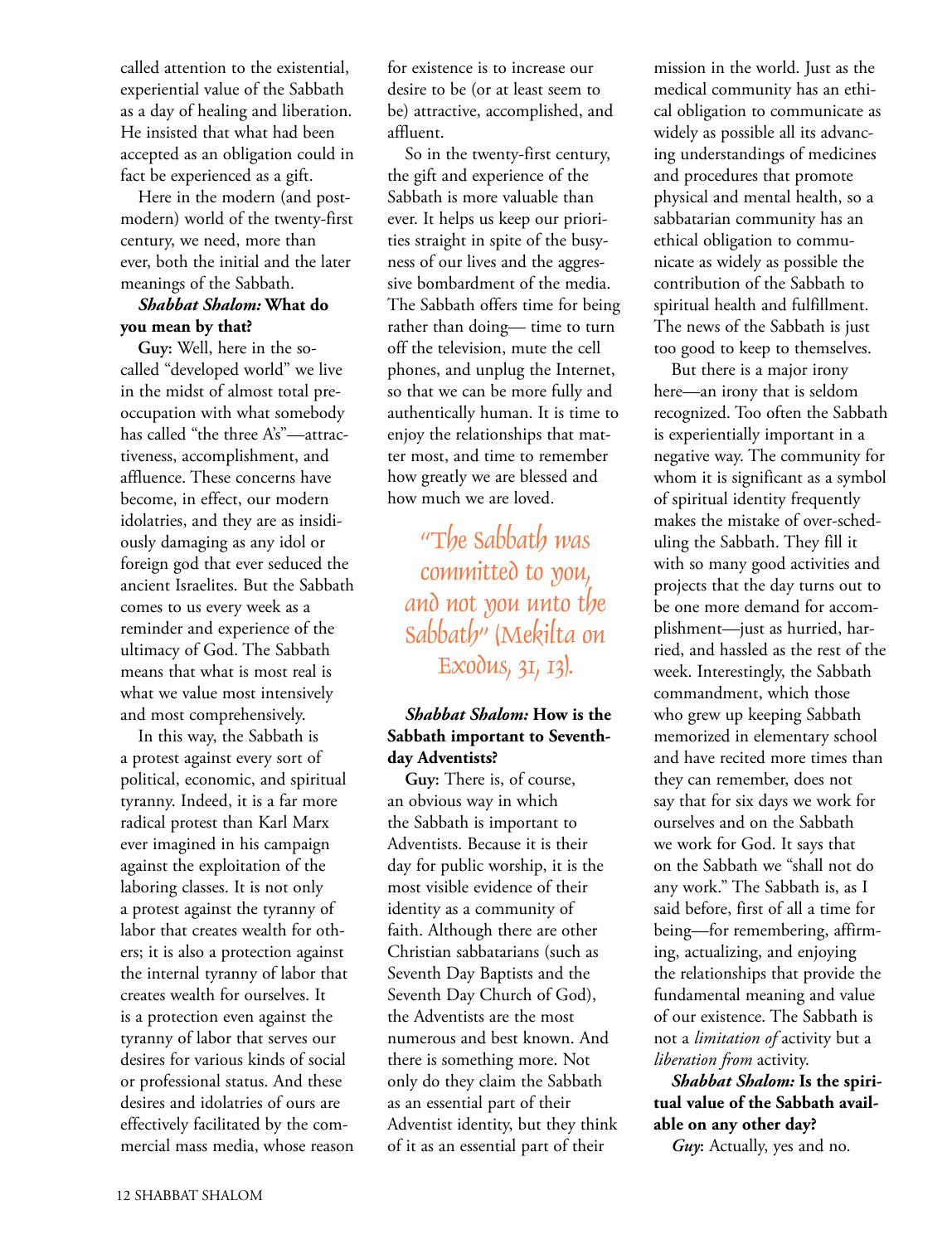### "The Sabbath was given to you, but you were not given to the Sabbath" (Betzah, 17).

Certainly a person can find physical rest and spiritual renewal on any day of the week—Sunday, Tuesday, or whenever. And chronologically and scientifically, the Sabbath is just the same as the other six days of the week. The weather is not more pleasant, birds do not sing more sweetly, and flowers do not bloom more profusely or more fragrantly just because it is Sabbath. There is no "natural"—that is, astronomical—basis for the week and its Sabbath, as there is for the day, month, and year.

And that is just the point. The foundation of the Sabbath is its biblical symbolism. But it is never correct to think of the Sabbath as "merely a symbol." Symbols, as the German-American theologian Paul Tillich pointed out in the middle of the twentieth century, not only point to a reality that is greater than themselves, but also participate in the reality to which they point. A country's flag is not properly described as "merely a symbol." Neither is a wedding ring or an anniversary. And neither is the Sabbath.

So the seventh-day-ness of the Sabbath is important. It is not an "optional extra." You can, if necessary, have a birthday celebration on a different day: a "substitute birthday." But it's not quite the same.

Among all the various kinds of symbols, the Sabbath is distinguished in important ways. For one thing, it is temporal rather than material; it is a sacred time rather than a sacred place or object. It can be experienced anywhere and under any circumstances; it requires no ritual objects (although they may well be useful when they are available). For another thing, it is the one kind of sacred time that figures prominently in both biblical Testaments. There were, of course, other sacred days in classical Judaism—*Pessah*, *Yom Kippur*, and *Hanukkah*, for example—but these have never been observed by Christians as the Sabbath has been. And, of course, there are the Christian sacred days of Christmas and Easter, but these have no positive meaning in Judaism, and they are not specifically designated as sacred in the New Testament. The Sabbath, however, has been, in one way or another, spiritually and theologically important to both Jews and Christians for millenniums.

The Sabbath has been both a hallmark and a bulwark of Jewish identity. As a symbol of creation, the seventh-day Sabbath is enshrined in the heart of the Ten Commandments (Exod 20), and as a symbol of liberation it is similarly enshrined in the book of Deuteronomy (chap. 5). The Sabbath figured prominently in the mission and message of Yeshua. As symbol, it was a specific and intentional part of the life of Yeshua, who is the Christian's model of spirituality and morality. It is the only Christian sacred day for which there is explicit scriptural instruction. The modern neglect of Sabbath time has evoked a quiet revival of interest across the Christian theological spectrum— Catholic, mainline Protestant, and evangelical.

#### *Shabbat Shalom:* **Does the Sabbath have any other theological significance for us today?**

**Guy:** Yes, indeed. It functions as a sort of theological capstone, integrating a number of religious beliefs. It refers to God as the Beginning, the Creative Source of all reality; it anticipates the future consummation of all reality in the presence of God; and it illuminates the meaning of everything in between. It is a symbol of grace. No one ever "earns" a Sabbath, even by the most diligent use of one's time and energy during the preceding six days, any more than one earns one's existence. The arrival of the Sabbath, like the birth of every human being, is a gift. It is not earned, and it cannot be paid for. In this way, the Sabbath is a symbol and experience of love, acceptance, and forgiveness.

The Sabbath is a great equalizer. The ancient Sabbath was for children as well as adults, for the household slaves as well as free citizens, for aliens as well as citizens. It is socially, culturally, and economically inclusive. Differences are not denied, but they are transcended. The universality of the Sabbath is a reminder of the universality of God's love and respect for all creation.

#### *Shabbat Shalom:* **What does the Sabbath mean to you personally?**

**Guy:** In addition to what I have already suggested, I have appropriated the Eastern religious notion of "nonattachment." The Sabbath is a day when the attachments that so often define our selfhood—social, professional, economic, or religious status along with our worries about maintaining them, are irrelevant